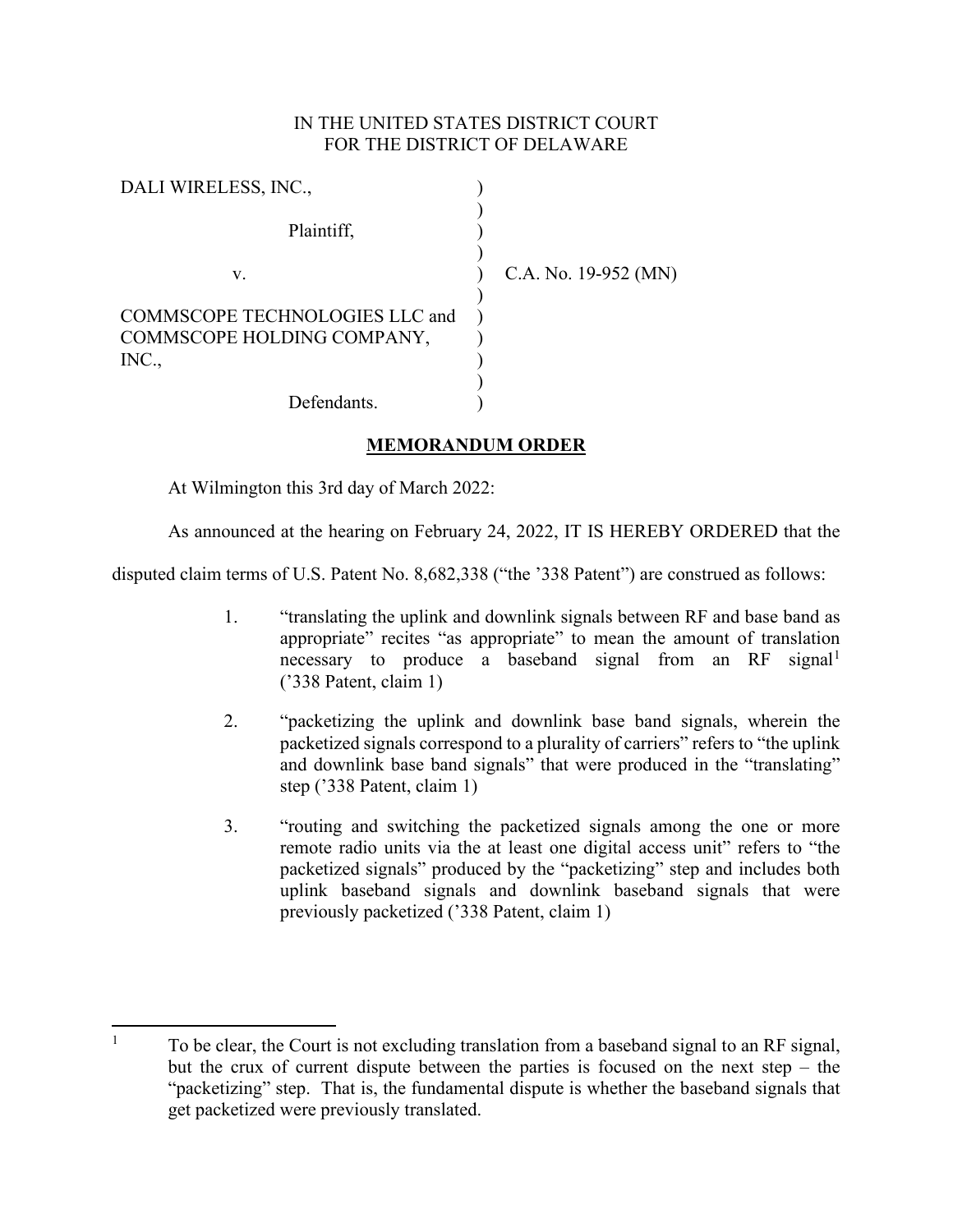4. "routing and switching . . . via the at least one digital access unit" means "routing and switching . . . through the at least one digital access unit" ('338 Patent, claim 1)

The Court carefully reviewed all submissions in connection with the parties' contentions regarding the disputed claim terms (*see* D.I. 305, 306, 307, 310, 311, 312, 313 & 316), heard oral argument (*see* D.I. 318 & 320) and applied the following legal standards in reaching its decision:

## **I. LEGAL STANDARDS**

"[T]he ultimate question of the proper construction of the patent [is] a question of law," although subsidiary fact-finding is sometimes necessary. *Teva Pharms. USA, Inc. v. Sandoz, Inc.*, [135 S. Ct. 831, 837-38](http://scholar.google.com/scholar?q=135+s.+ct.+831&btnG=&hl=en&as_sdt=6) (2015). "[T]he words of a claim are generally given their ordinary and customary meaning [which is] the meaning that the term would have to a person of ordinary skill in the art in question at the time of the invention, i.e., as of the effective filing date of the patent application." *Phillips v. AWH Corp.*, [415 F.3d 1303, 1312-13](http://scholar.google.com/scholar?q=415+f.3d+1303&btnG=&hl=en&as_sdt=6) (Fed. Cir. 2005) (en banc) (internal citations and quotation marks omitted). Although "the claims themselves provide substantial guidance as to the meaning of particular claim terms," the context of the surrounding words of the claim also must be considered. *Id.* at 1314. "[T]he ordinary meaning of a claim term is its meaning to the ordinary artisan after reading the entire patent." *Id.* at 1321 (internal quotation marks omitted).

The patent specification "is always highly relevant to the claim construction analysis . . . [as] it is the single best guide to the meaning of a disputed term." *Vitronics Corp. v. Conceptronic, Inc.*, [90 F.3d 1576, 1582](http://scholar.google.com/scholar?q=90+f.3d+1576&btnG=&hl=en&as_sdt=6) (Fed. Cir. 1996). It is also possible that "the specification may reveal a special definition given to a claim term by the patentee that differs from the meaning it would otherwise possess. In such cases, the inventor's lexicography governs." *Phillips*, [415 F.3d at](http://scholar.google.com/scholar?q=415+f.3d+1303&btnG=&hl=en&as_sdt=6) [1316](http://scholar.google.com/scholar?q=415+f.3d+1303&btnG=&hl=en&as_sdt=6). "Even when the specification describes only a single embodiment, [however,] the claims of the patent will not be read restrictively unless the patentee has demonstrated a clear intention to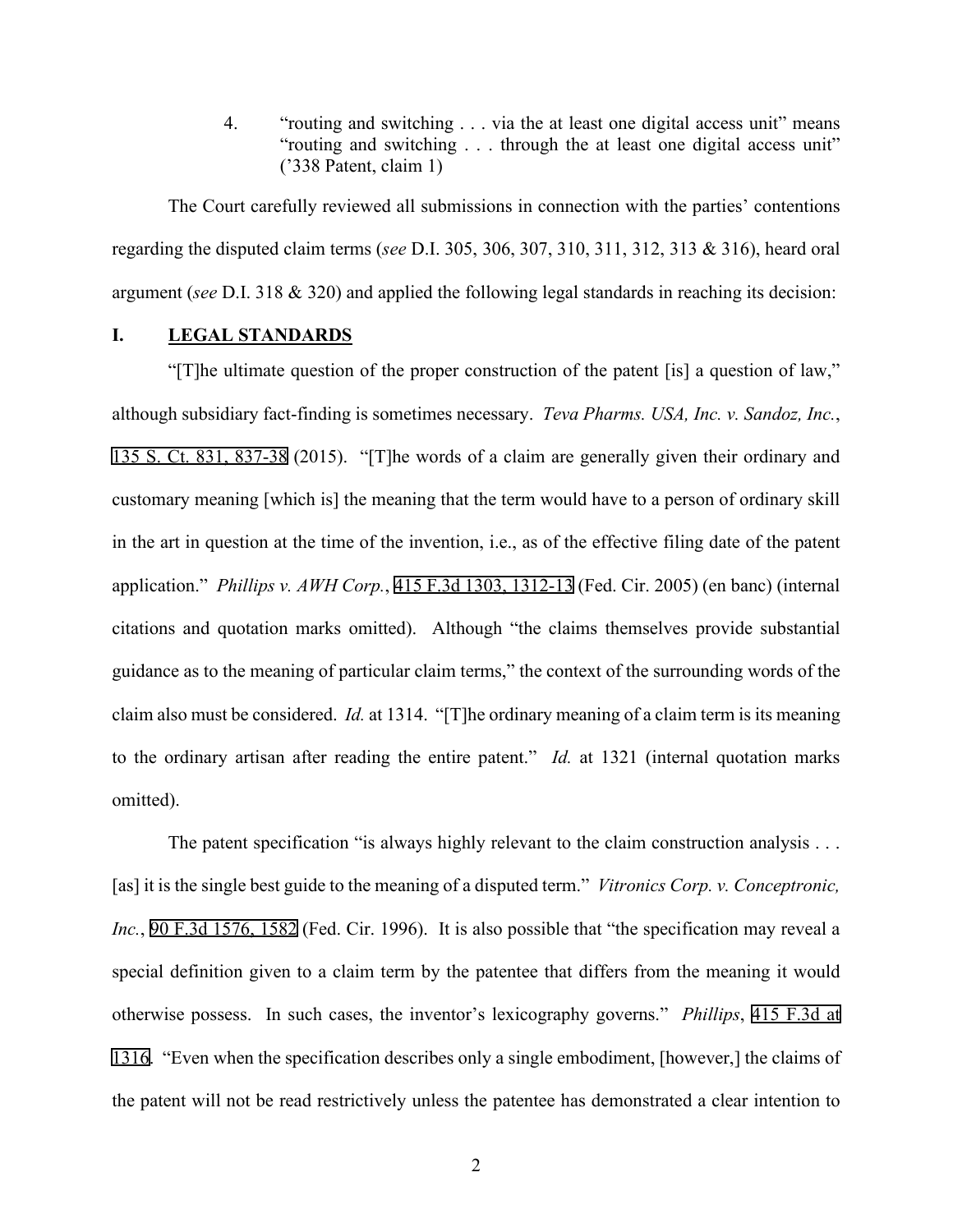limit the claim scope using words or expressions of manifest exclusion or restriction." *Hill-Rom Servs., Inc. v. Stryker Corp.*, [755 F.3d 1367, 1372](http://scholar.google.com/scholar?q=755+f.3d+1367&btnG=&hl=en&as_sdt=6) (Fed. Cir. 2014) (internal quotation marks omitted) (quoting *Liebel-Flarsheim Co. v. Medrad, Inc.*, [358 F.3d 898, 906](http://scholar.google.com/scholar?q=358+f.3d+898&btnG=&hl=en&as_sdt=6) (Fed. Cir. 2004)).

In addition to the specification, a court "should also consider the patent's prosecution history, if it is in evidence." *Markman v. Westview Instruments, Inc.*, [52 F.3d 967, 980](http://scholar.google.com/scholar?q=52+f.3d+967&btnG=&hl=en&as_sdt=6) (Fed. Cir. 1995) (en banc), *aff'd*, [517 U.S. 370](http://www.google.com/search?q=517+u.s.+370) (1996). The prosecution history, which is "intrinsic evidence, . . . consists of the complete record of the proceedings before the PTO [Patent and Trademark Office] and includes the prior art cited during the examination of the patent." *Phillips*, [415 F.3d](http://scholar.google.com/scholar?q=415+f.3d+1303&btnG=&hl=en&as_sdt=6) [at 1317.](http://scholar.google.com/scholar?q=415+f.3d+1303&btnG=&hl=en&as_sdt=6) "[T]he prosecution history can often inform the meaning of the claim language by demonstrating how the inventor understood the invention and whether the inventor limited the invention in the course of prosecution, making the claim scope narrower than it would otherwise be." *Id.*

In some cases, courts "will need to look beyond the patent's intrinsic evidence and to consult extrinsic evidence in order to understand, for example, the background science or the meaning of a term in the relevant art during the relevant time period." *Teva*, [135 S. Ct. at 841.](http://scholar.google.com/scholar?q=135+s.+ct.+831&btnG=&hl=en&as_sdt=6) Extrinsic evidence "consists of all evidence external to the patent and prosecution history, including expert and inventor testimony, dictionaries, and learned treatises." *Markman*, [52 F.3d](http://scholar.google.com/scholar?q=52+f.3d+967&btnG=&hl=en&as_sdt=6) [at 980](http://scholar.google.com/scholar?q=52+f.3d+967&btnG=&hl=en&as_sdt=6). Expert testimony can be useful "to ensure that the court's understanding of the technical aspects of the patent is consistent with that of a person of skill in the art, or to establish that a particular term in the patent or the prior art has a particular meaning in the pertinent field." *Phillips*, [415 F.3d at 1318.](http://scholar.google.com/scholar?q=415+f.3d+1303&btnG=&hl=en&as_sdt=6) Nonetheless, courts must not lose sight of the fact that "expert reports" and testimony [are] generated at the time of and for the purpose of litigation and thus can suffer from bias that is not present in intrinsic evidence." *Id.* Overall, although extrinsic evidence "may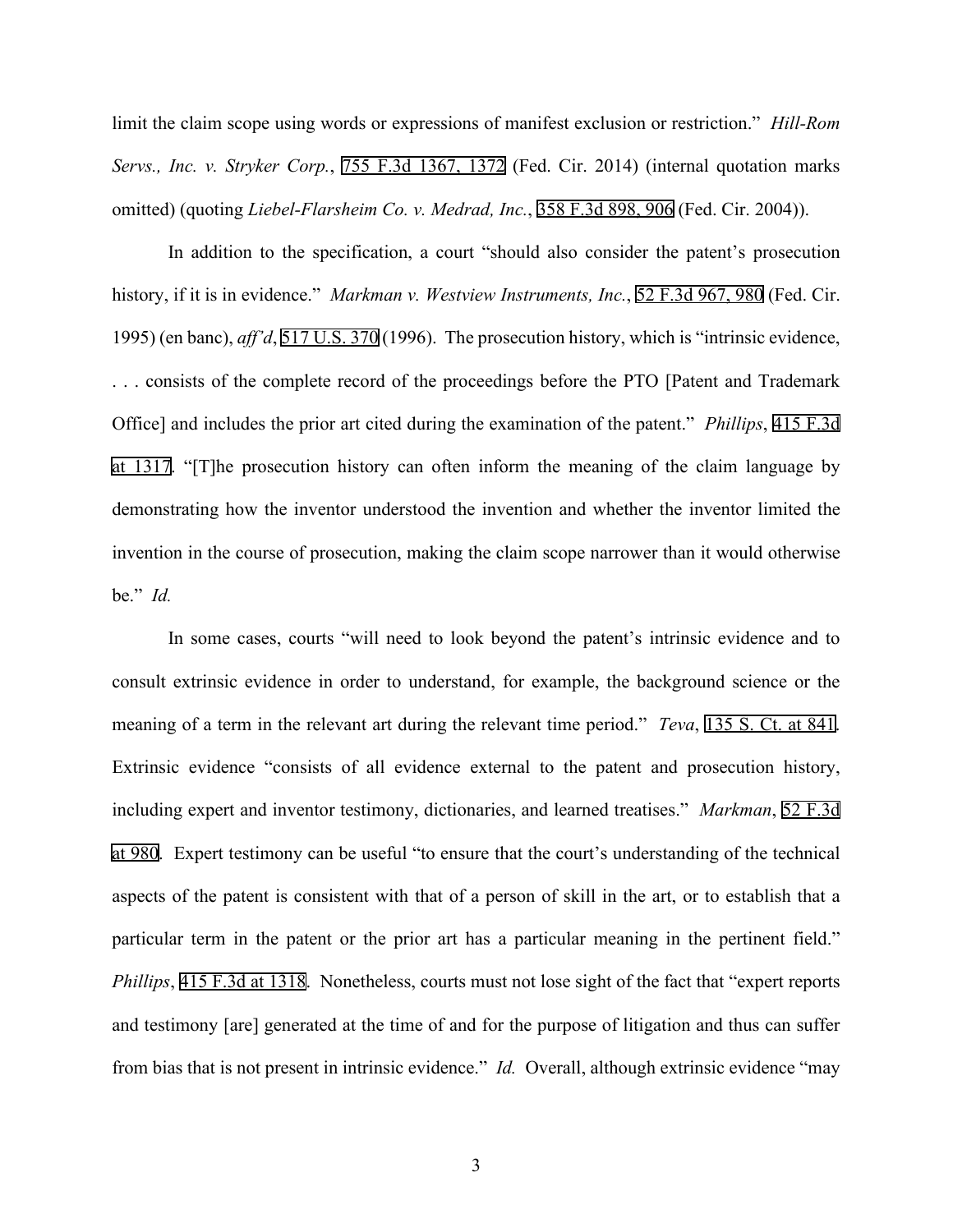be useful to the court," it is "less reliable" than intrinsic evidence, and its consideration "is unlikely to result in a reliable interpretation of patent claim scope unless considered in the context of the intrinsic evidence." *Id.* at 1318-19. Where the intrinsic record unambiguously describes the scope of the patented invention, reliance on any extrinsic evidence is improper. *See Pitney Bowes, Inc. v. Hewlett-Packard Co.*, [182 F.3d 1298, 1308](http://scholar.google.com/scholar?q=182+f.3d+1298&btnG=&hl=en&as_sdt=6) (Fed. Cir. 1999) (citing *Vitronics*, [90 F.3d at 1583](http://scholar.google.com/scholar?q=90+f.3d+1576&btnG=&hl=en&as_sdt=6)).

## **II. THE COURT'S RULING**

The Court's ruling regarding the disputed claim terms of the '338 Patent was announced

from the bench at the conclusion of the hearing as follows:

This is our second round of claim construction. I previously construed a number of disputed terms of three patents.<sup>[[2](#page-3-0)]</sup> Now we have another four disputes on one of those patents – disputes that arose during the summary judgment briefing. I am prepared to rule on the disputes. As with my prior ruling, I will not be issuing a written opinion, but I will issue an order stating my rulings. I want to emphasize before I announce my decisions that although I am not issuing a written opinion, we have followed a full and thorough process before making the decisions I am about to state. I have reviewed the patent in dispute anew. I have also reviewed the materials submitted with the summary judgment motions and the supplemental claim construction submissions. We had some

<span id="page-3-0"></span><sup>&</sup>lt;sup>2</sup> The Court previously construed the terms "downlink signals" and "downlink channel" signals" during the original claim construction proceedings, when there were three patents at issue  $-i.e.,$  the '338 Patent at issue here today, as well as two other unrelated patents (the '178 and '314 Patents). (*See* D.I. 122). The parties agreed that whatever meaning was given to these terms applied across the three patents, even though the patents did not share a specification. The Court construed those terms according to their plain meaning, which was "signals transmitted in the downlink direction" without necessarily being limited to radiofrequency (RF) signals. (*Id.* at 1; *see also id.* at 8-9). Dali argues that that construction is dispositive of the issues raised in these supplemental proceedings. (*See* D.I. 305 at 9-13 & 16-19). The Court disagrees. Construction of these "downlink" terms does not resolve the parties' dispute over the meaning of "as appropriate" in the "translating" step, nor does it resolve the disputes over the related processing steps of claim 1. In any event, claim construction is rolling and it is within the Court's discretion to clarify and revise claim constructions at any point before the case goes to the jury. *See Jack Guttman, Inc. v. Kopykake Enterprises, Inc.*, [302 F.3d 1352, 1361](http://scholar.google.com/scholar?q=302++f.3d++1352&btnG=&hl=en&as_sdt=6) (Fed. Cir. 2002); *see also Pressure Prod. Med. Supplies, Inc. v. Greatbatch Ltd.*, [599 F.3d 1308, 1315-16](http://scholar.google.com/scholar?q=599++f.3d++1308&btnG=&hl=en&as_sdt=6) (Fed. Cir. 2010); *CytoLogix Corp. v. Ventana Med. Sys., Inc.*, [424 F.3d 1168, 1172](http://scholar.google.com/scholar?q=424++f.3d++1168&btnG=&hl=en&as_sdt=6) (Fed. Cir. 2005).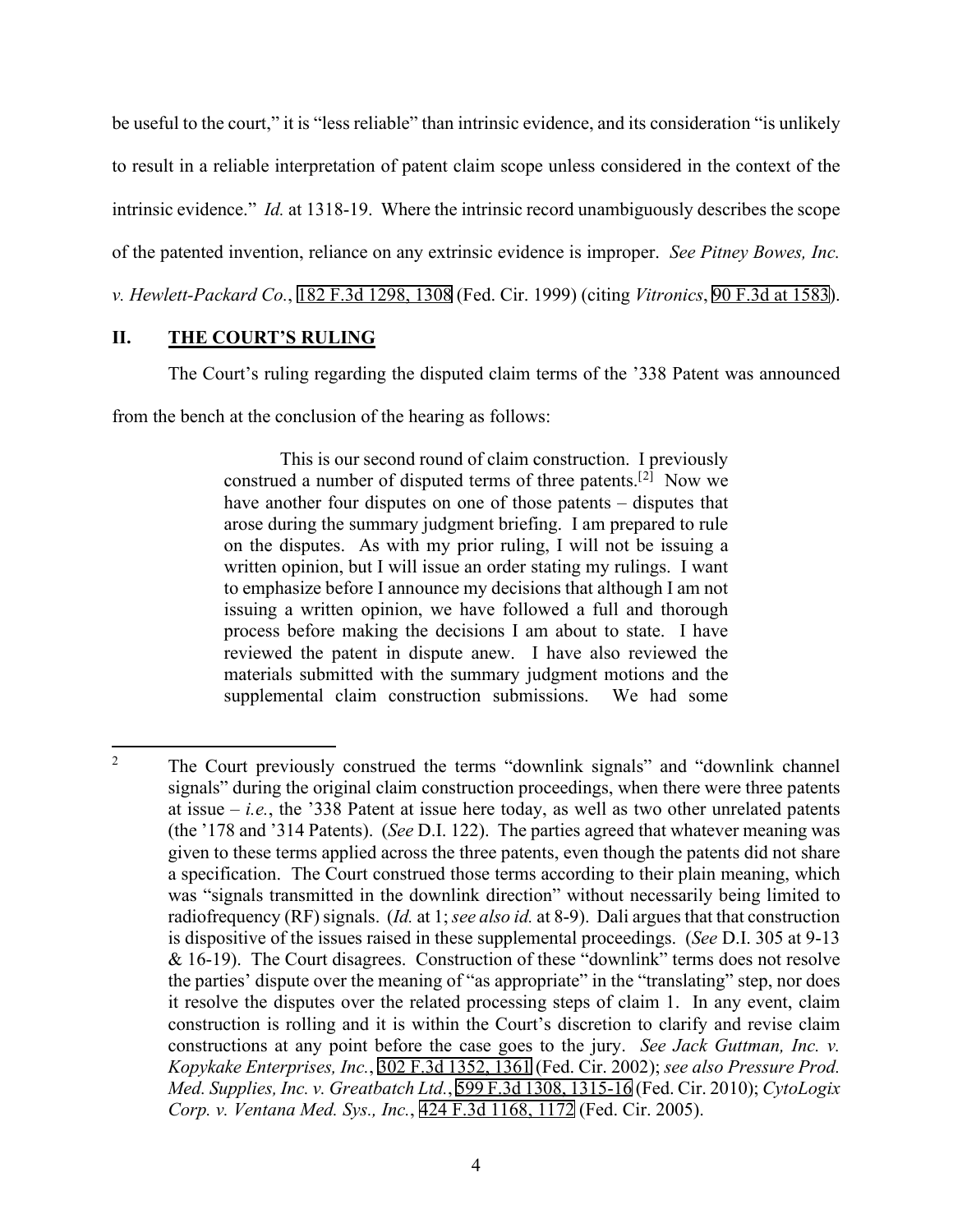argument last week and there has been argument here today. All of that has been carefully considered.

Now as to my rulings. As an initial matter, I am not going to read into the record my understanding of claim construction law generally. I have a legal standard section that I have included in earlier opinions, including my prior opinion in this case. I incorporate that law and adopt it into my ruling today and will also set it out in the order that I issue.

The parties have proposed similar, though not identical, proposals for the definition of a person of ordinary skill in the art.<sup>[[3](#page-4-0)]</sup> Neither party has argued that the differences in the proposals are relevant to the issues before me today.

The first term is "translating the uplink and downlink signals between RF and base band as appropriate" which appears in claim 1 of the '338 Patent. Immediately after that term, claim 1 recites "packetizing the uplink and downlink base band signals, wherein the packetized signals correspond to a plurality of carriers." That is the second disputed term here. I think it makes sense to address these two terms together.

The parties dispute whether the "translating" step is conditional. As I understand the argument as refined through last week's discussion and today, Dali's position is that if the signal is at the DAU already in baseband format, then it does not need to be translated again to then be packetized. And if the signal is at the DAU in RF, then it does need to be translated to baseband before packetizing. If at the RRU the signal is in baseband, it also must be translated to RF before traveling in the downlink direction towards a mobile phone.

Essentially, as Dali sees it, "[t]he point is simply that at some point in the system certain signals going in a downlink direction will need to be translated before R[F] and baseband and at other points in the system they will need to be translated between RF and

<span id="page-4-0"></span><sup>&</sup>lt;sup>3</sup> During the original claim construction proceedings, Plaintiff's expert, Dr. Bims, opined that "a person of ordinary skill in the art in the field of these patents would have had a bachelor's in computer science, computer engineering, electrical engineering, or their equivalent, and at least three years' experience working with wireless technology." (D.I. 105 at A082). Defendants' expert, Dr. Acampora, opined that a person of skill in the art "would have a Bachelor's Degree in Electrical Engineering or equivalent field of study, with 2-3 years of work experience in the field of wireless communications." (*Id.* at A0394). Neither side submitted anything different for these supplemental proceedings.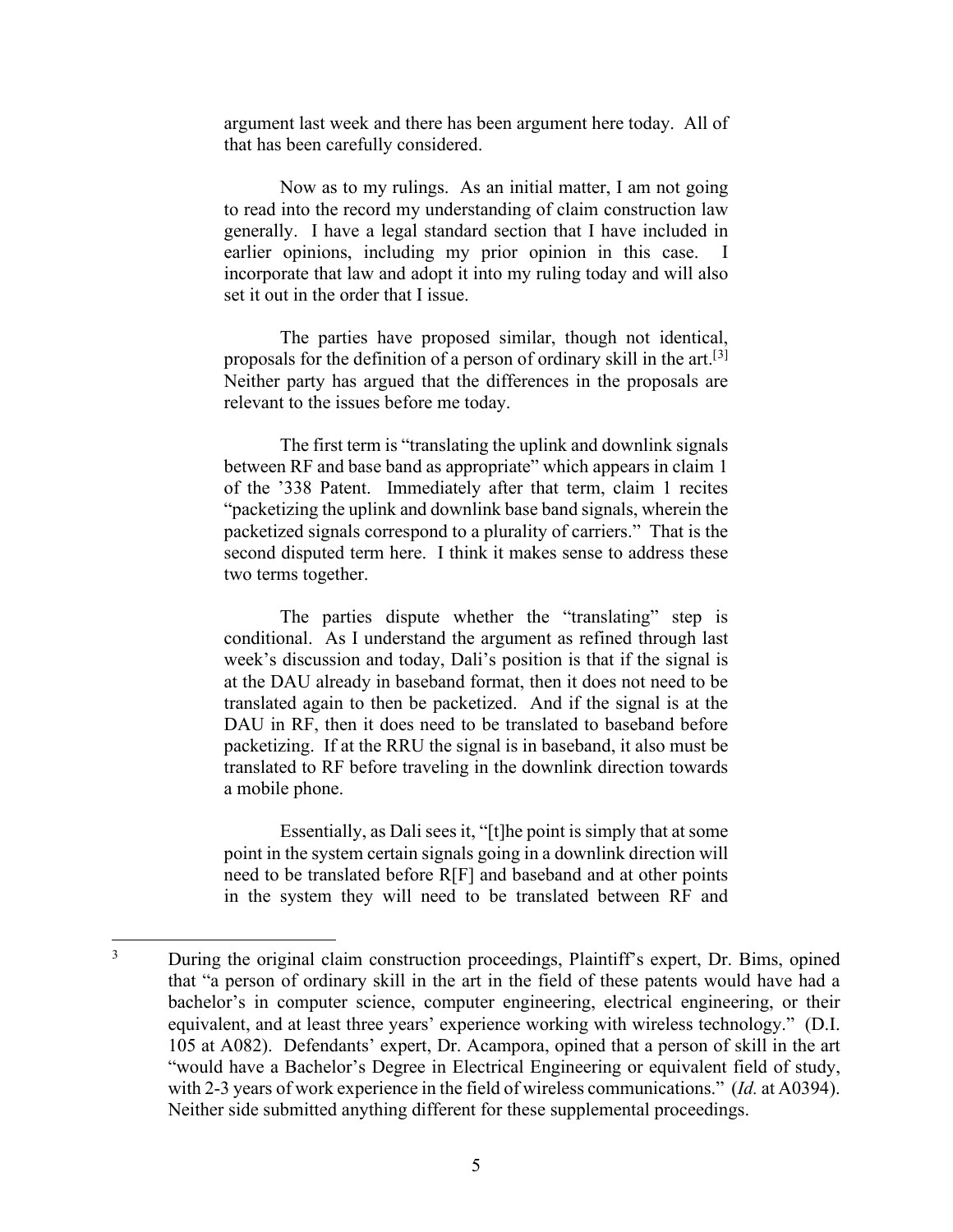baseband in the uplink direction."[[4\]](#page-5-0) As such, the "uplink and downlink signals" in the "translating" step can really be in either RF format or baseband format and the translation can happen at the DAU or RRU as necessary. The conditional nature of the limitation is not so much that the "translating" step can be skipped altogether, but rather that the requisite "translating" step sometimes occurs at the DAU and sometimes at the RRU depending on where the signal is received and in what format. This is the concept captured by the "as appropriate" language in Dali's view.

CommScope disagrees. CommScope argues that Dali's position does not make sense in the context of the claim. In particular, because the next step  $-i.e.,$  "packetizing the uplink and downlink base band signals" – builds off the "translating" step, translation at the RRU would not flow through the remainder of the claim. That is, there would not be any "downlink base band signals" created from translation of downlink RF signals at the RRU because the RRU is configured to "transmit downlink RF signals," which everyone seemed to agree last week means transmission from RRU to mobile phone in the context of claim 1. So in the context of the claim, the RRUs would never be *required* to translate downlink RF signals to downlink baseband signals to then be packetized, routed and switched. CommScope's position is largely premised upon a finding that "the uplink and downlink base band signals" that are packetized in the "packetizing" step are the particular baseband signals created from RF signals in the prior "translating" step. In CommScope's view, the "as appropriate" language in the "translating" step just refers to the amount of translation necessary – how much or how little you need to translate to get to the desired format for packetizing, et cetera.

Here, I agree with CommScope. Starting with the claim language itself, the "packetizing" step recites "packetizing the uplink and downlink base band signals." A person of ordinary skill reading this language would understand the article "the" applies to both uplink and downlink signals, *i.e.*, the term is understood as "packetizing the uplink base band signals and the downlink base band signals." There is only one other reference to "base band" in all of claim 1 and it is in the "translating" step that immediately precedes the "packetizing" step. And that step requires translating between RF and baseband. A person of ordinary skill would therefore understand "the uplink and downlink base band signals" to be those baseband signals *produced by* the prior "translating" step. So although Dali argues that the baseband signal in the

<span id="page-5-0"></span> $4$  (D.I. 318 at 41:24-42:4).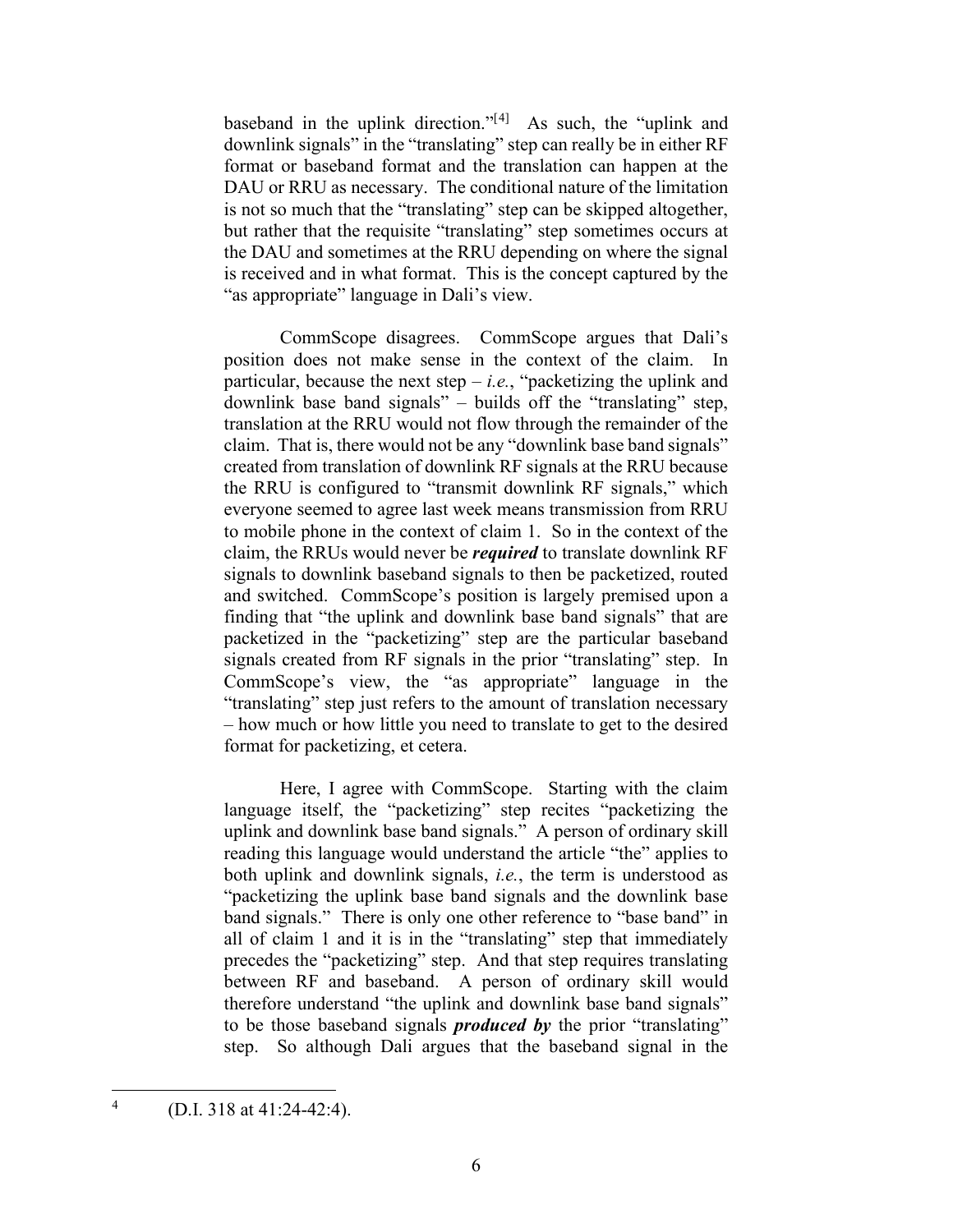"packetizing" step can be any baseband signal without first having been translated, the claim language requires otherwise. Use of the article "the" indicates the downlink baseband signal is one that finds antecedent basis earlier in the claim – where baseband signals are created from translation of RF signals.

I think this conclusion is the one that most naturally aligns with the specification. One of the stated objects of the present invention is "to facilitate conversion and transport of several discrete relatively narrow RF bandwidths."<sup>[[5](#page-6-0)]</sup> RF bandwidths require conversion to baseband first before transport, which occurs in packetized form. So requiring a translation from RF to baseband makes sense in the context of one of the objects of the present invention.[\[6\]](#page-6-1) The specification also states that "[f]or the downlink (DL) path, RF signals received from the [base station] are separately down-converted, digitized, and converted to base band (using a Digital Down-Converter). Data streams are then I/Q mapped and framed. Specific parallel data streams are then independently serialized and translated to optical signals using pluggable SFP modules, and delivered to different RRUs over optical fiber cable." $[7]$  $[7]$  Again, this suggests that if a downlink signal is in RF format, it must be translated to baseband before transport. A person of ordinary skill would understand that, in the context of the invention, translation of signals from RF to baseband is an integral part of the claimed method because that is what facilitates the transport.

So when the "packetizing" step refers to "the uplink and downlink base band signals," I think a person of ordinary skill would understand the term to be referring to those baseband signals that were created by translation. And as for the meaning of "as appropriate" in the "translating" step, it seems like that gets at the amount of translation necessary to yield a baseband signal ready for

<span id="page-6-0"></span><sup>5</sup> ('338 Patent at 4:20-22; *see also id.* at 5:5-6 ("[T]he present invention facilitates conversion and transport of several discrete relatively narrow RF bandwidths.")).

<span id="page-6-1"></span><sup>&</sup>lt;sup>6</sup> Although neither side argues that it is limiting, the preamble similarly suggests that the invention is about facilitating the transport of RF signals. (*See* '338 Patent at Claim 1 ("A method for routing and switching RF signals comprising . . . ." (preamble))).

<span id="page-6-2"></span><sup>7</sup> ('338 Patent at 5:64-6:4; *see also id*. at 6:4-9 (uplink path) & 8:24-32 ("[T]he system and method of the present invention readily supports configurations where one or more of the carriers which are part of base station signals 107 and 108 and are identical frequencies, since the base station signals are digitized, packetized, routed and switched to the desired RRU.")).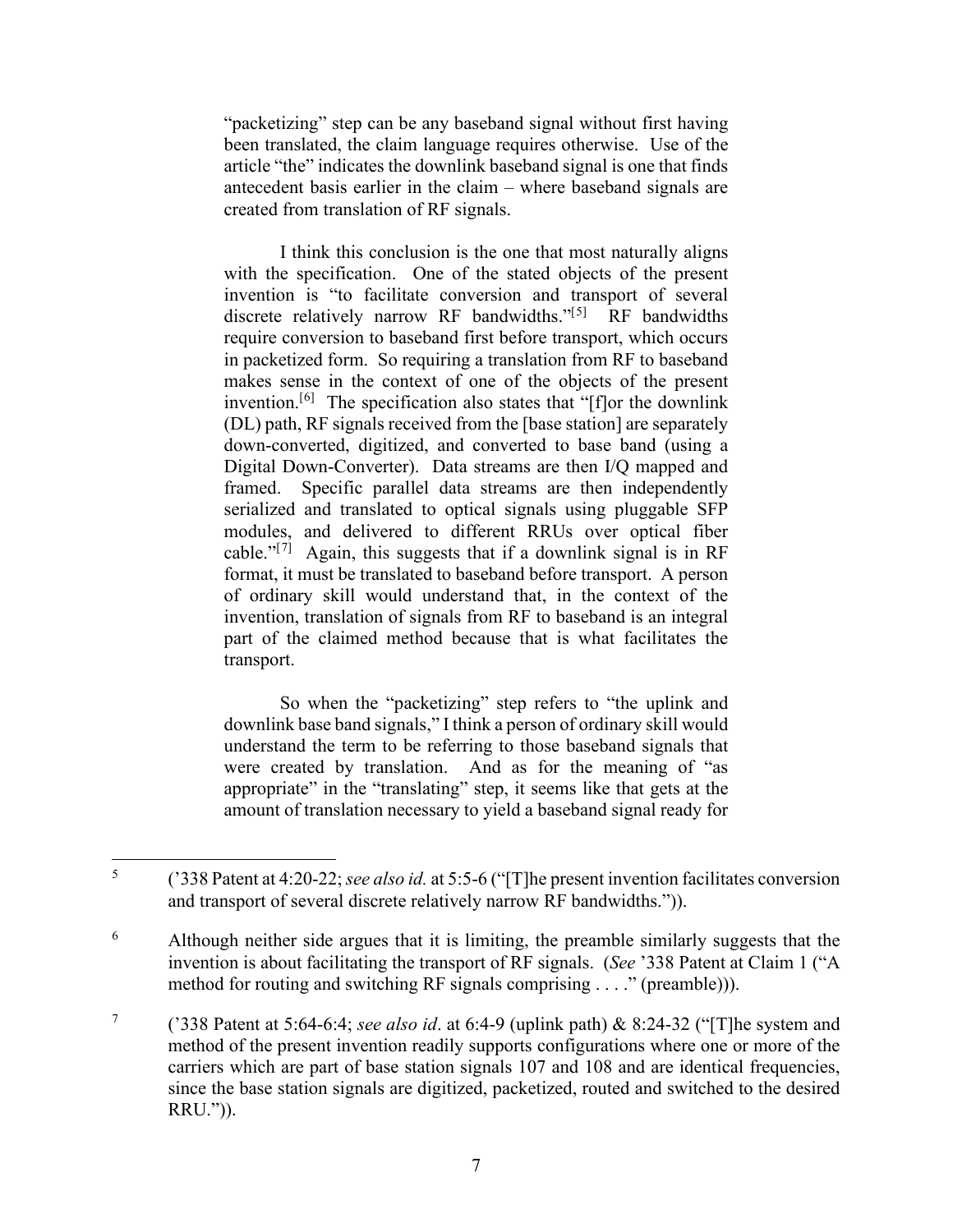packetization – not that the translation can occur at various places in the system depending on what type of signal is at issue.

I also don't think that the claim differentiation argument that Dali is making changes the analysis. Those claims are not simply adding a source of the signal as Dali suggests. Claims 6 and 7 add multiple limitations to claim  $1$  – for example, claim 6 adds that there are two DAUs rather than one or more in claim 1 and that there are two base stations. Claim 7 adds that each base station transmits or receives RF signals from multiple carriers.

As to Dali's argument that translation can also occur at the RRU, I don't think that is excluded by the claim. Nor is a scenario where signals already in baseband (*i.e.*, without needing translation) get packetized, routed and switched. The claim is a comprising claim and those situations are not *excluded* by the construction today. But when it comes to what is *required* by the claim, I find that a person of ordinary skill would understand that claim 1 does require translation of uplink and downlink RF signals to baseband, where the resulting baseband signals then get packetized, routed and switched. I am also unpersuaded by Dali's argument that "uplink and downlink signals" are so well-known that there is an inherent antecedent basis such that any person of ordinary skill would know what these terms mean. I disagree that the statements by CommScope's expert and attorneys during the IPR make clear that there is an inherent antecedent basis. It appears that those statements were interpreting the claim as Dali had in connection with its infringement contentions in this case. And as I read those statements, they are asserting that a particular piece of prior art disclosed or inherently disclosed the translation from RF to baseband, not that what was packetized was not a translated signal. I also note the testimony of Dali's own expert who testified that there is no antecedent basis for "the uplink and downlink base band signals." $[8]$  $[8]$ 

The next term at issue goes along with the previous two. The claim term is "routing and switching the packetized signals among the one or more remote radio units via the at least one digital access unit," which also appears in claim 1 of the '338 Patent. The dispute here is whether the term "the packetized signals" refers to the particular uplink and downlink baseband signals that were produced by the prior packetizing step. Although Dali's expert seemingly

<span id="page-7-0"></span><sup>8</sup> (*See* D.I. 252, Ex. 3 at 106:16-20 ("Q. Is there an antecedent basis in the claim for the phrase 'the uplink and downlink baseband signals in the packetizing step' as a yes-or-no question. A. No.")).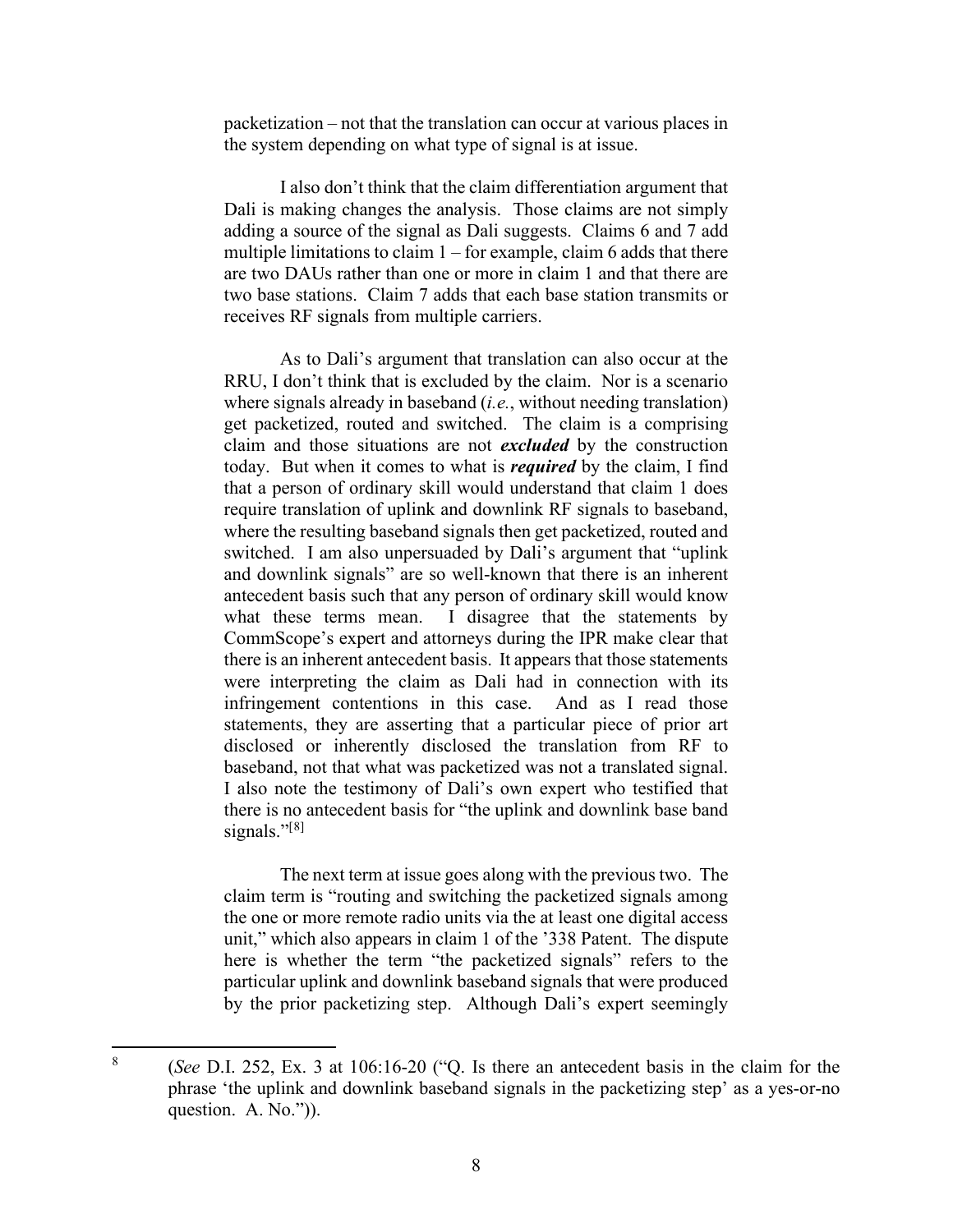agreed with that premise,  $[9]$  $[9]$  $[9]$  Dali now resists it for two reasons. First, Dali does not believe that CommScope's proposed chain of antecedent bases is proper  $-$  *i.e.*, that the routed and switched packetized signals recited here are packetized uplink and downlink baseband signals that were made in the "packetizing" step from uplink and downlink baseband signals, the baseband signals having been made in the "translating" step before that. That is, Dali takes issue with the packetized signal being one that must have been translated previously in the "translating" step. I have already rejected Dali's argument. Dali also now argues that a person of ordinary skill would know that only packetized signals in the downlink direction are routed and switched.<sup>[[10](#page-8-1)]</sup> As to this latter argument, I don't think that there is support for this position in the specification, and Dali's argument is undermined by the language of the claim. "The packetized signals" refers back to "the packetized signals" that were produced by the "packetizing" step, a step where both uplink and downlink baseband signals were packetized. So "the packetized signals" that are recited in both the "packetizing" step and the "routing and switching" step are both uplink and downlink baseband signals. This is how a person of ordinary skill would understand "the packetized signals" in the context of the related processing steps. I see no basis for a person of ordinary skill to know that the uplink baseband signals are just not a part of that and not routed and switched. It may be that there is little sense in routing and switching packetized uplink baseband signals, but that is not my concern when the claim language is clear.  $[11]$  $[11]$ 

In sum, I think that a person of ordinary skill would understand that "the packetized signals" that are routed and switched in this step are "the packetized signals" that "correspond to a plurality of carriers" that were created by packetizing "the uplink and downlink base band signals." And this means that "the

<span id="page-8-0"></span><sup>9</sup> (*See id.* at 107:21-108:2 ("Q. Is there an antecedent basis in the claim for the phrase 'the packetized signals in the routing and switching step' as a yes-or-no question? A. So for the routing and switching step, the packetized signals refers back to the packetizing claim element.")).

<span id="page-8-1"></span><sup>10</sup> (*See* D.I. 305 at 15).

<span id="page-8-2"></span><sup>11</sup> *See Haemonetics Corp. v. Baxter Healthcare Corp.*, [607 F.3d 776, 782](http://scholar.google.com/scholar?q=607++f.3d++776&btnG=&hl=en&as_sdt=6) (Fed. Cir. 2010) ("Haemonetics argues, and the district court concluded, that because the vessel with the tubing is larger than the vessel alone, construing 'centrifugal unit' in the context of the dimensional limitations to include the tubing 'would yield an absurdity.' Maybe so, but we do not redraft claims to contradict their plain language in order to avoid a nonsensical result." (citation omitted)); *see also Chef Am., Inc. v. Lamb-Weston, Inc.*, [358 F.3d 1371](http://scholar.google.com/scholar?q=358++f.3d++1371&btnG=&hl=en&as_sdt=6), 1373-74 (Fed. Cir. 2004).